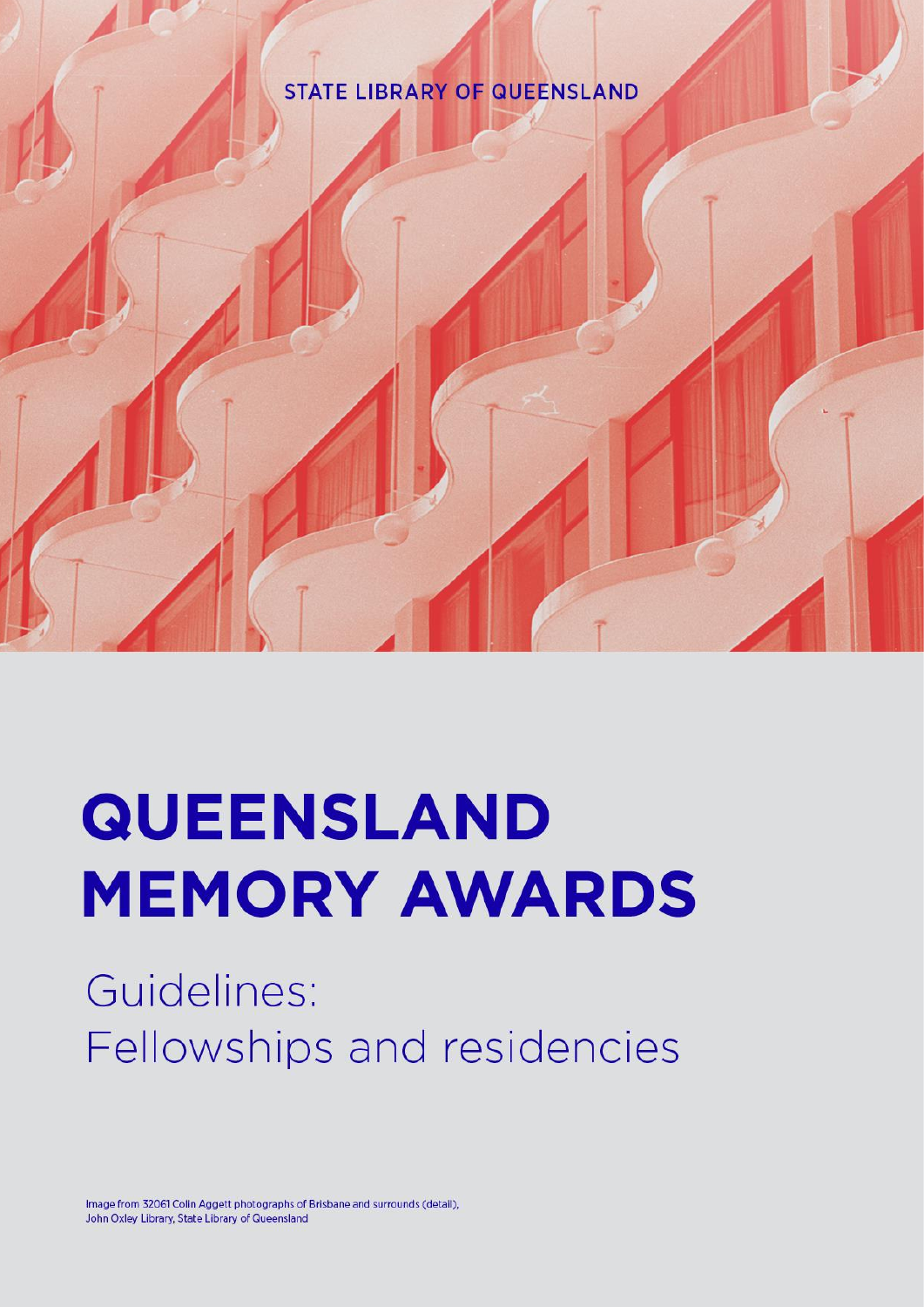## **CONTENTS**

| Key dates                                           | 3  |
|-----------------------------------------------------|----|
| Overview                                            | 3  |
| Christina Boughen OAM Fellowship                    | 4  |
| John Oxley Library Fellowship                       | 5  |
| Letty Katts Fellowship                              | 6  |
| Mittelheuser Scholar in Residence                   | 7  |
| Monica Clare Research Fellowship                    | 8  |
| Queensland Business Leaders Hall of Fame Fellowship | 9  |
| What does a fellowship or residency offer?          | 10 |
| What are fellows or residents required to do?       | 11 |
| Eligibility                                         | 12 |
| How to apply                                        | 13 |
| How are applications assessed?                      | 14 |
| Information and enquiries                           | 15 |
| Terms and conditions of entry                       | 15 |
| Privacy notice                                      | 15 |

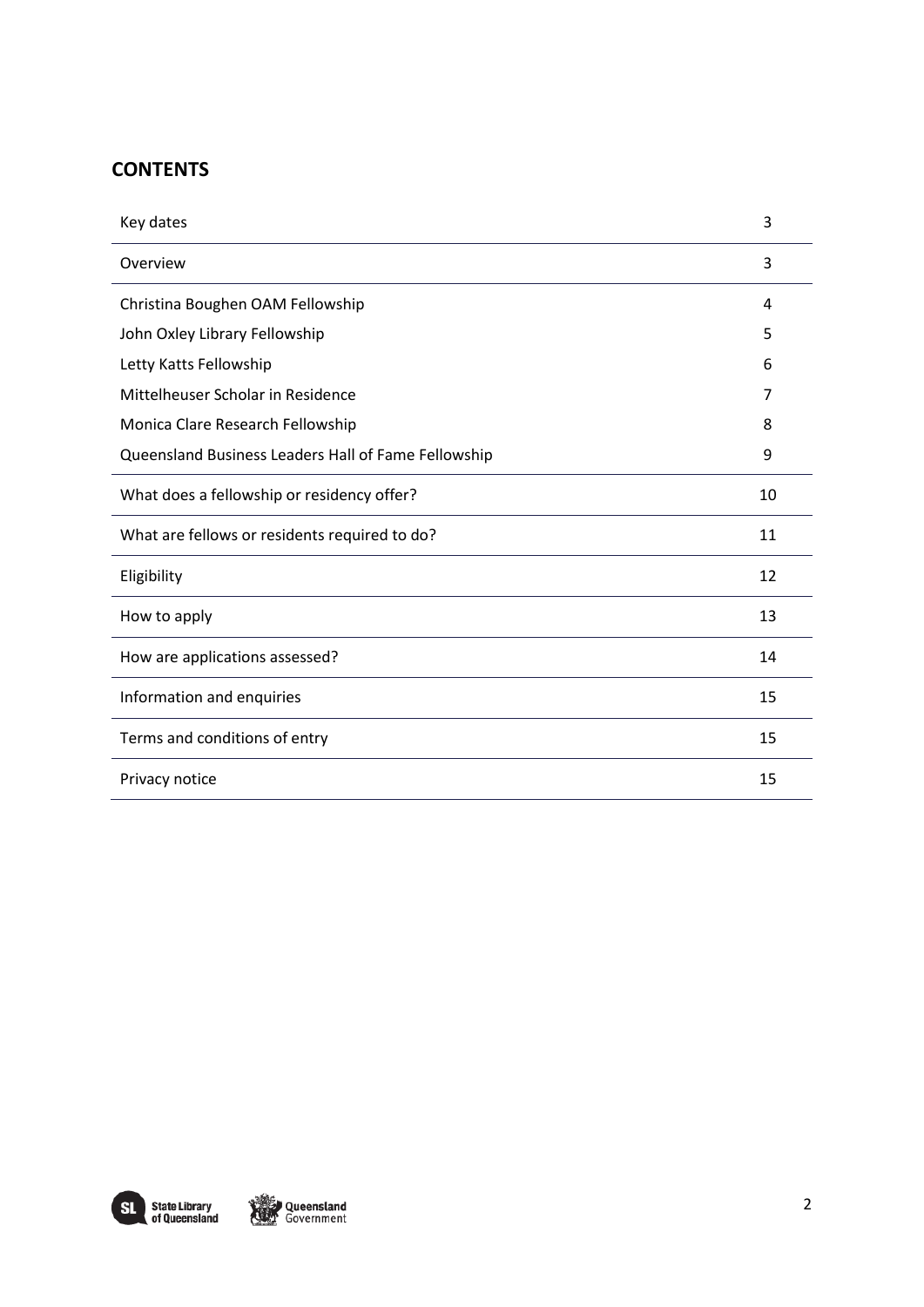### **The Queensland Memory Awards**

The [Queensland Memory Awards](https://www.slq.qld.gov.au/get-involved/fellowships-awards-and-residencies/queensland-memory-awards) recognise contributions of individuals and organisations in the investigation, preservation, and celebration of Queensland's memory – past and present – through residencies, fellowships and awards.

Fellowships and residencies support researchers and creatives of all kinds to interpret the significant collections of the [John Oxley Library.](https://www.slq.qld.gov.au/plan-my-visit/spaces-visit/john-oxley-library) Through deep engagement and interaction with the collections, these interpretations provide new insights into the collection and contribute new knowledge about Queensland's history.

Awards recognise outstanding contributions made to advance our understanding of Queensland's cultural heritage.

*The Queensland Memory Awards are supported by sponsors and philanthropic donations through the [Queensland Library Foundation.](https://www.slq.qld.gov.au/foundation)* 

#### **Key Dates**

| 1 June 2022  | Nominations open                            |
|--------------|---------------------------------------------|
| 15 July 2022 | Nominations close                           |
| August 2022  | Notification of application outcome         |
| October 2022 | Recipients announced at the awards ceremony |
| Jan-Dec 2023 | Fellowship period                           |
|              |                                             |

#### **Fellowships and residencies overview**

Open to Australian residents in any discipline or form of expression for projects or research of any kind. This includes but is not limited to, researchers, artists, creatives, filmmakers, digital media practitioners, musicians and composers, curators and arts professionals, writers, independent scholars and other creators.

• Christina Boughen OAM Fellowship – \$10,000

 $\overline{1}$ 

- John Oxley Library Fellowship \$20,000
- Letty Katts Fellowship \$5,000
- Mittelheuser Scholar in Residence \$15,000
- Monica Clare Research Fellowship \$15,000
- Queensland Business Leaders Hall of Fame Fellowship \$15,000

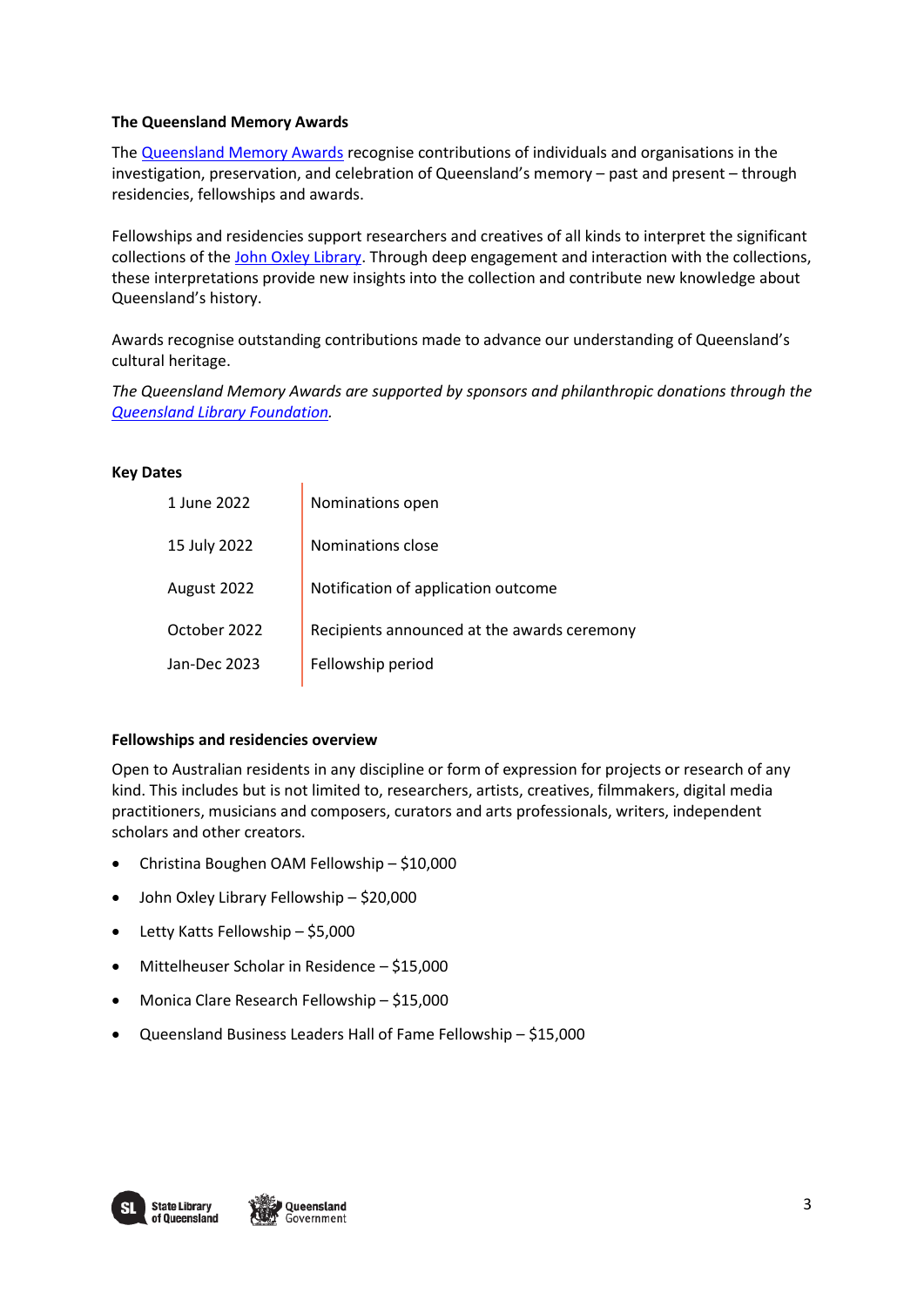## **CHRISTINA BOUGHEN OAM FELLOWSHIP**

## **One (1) fellowship of \$10,000.**

Awarded to projects that explore Christina Boughen's career and legacy using the Christina Boughen OAM and Robert Boughen OBE papers.

*Generously supported by the Boughen Family (Robert, Peter, Shaaron and Sheena Boughen*) *through the Queensland Library Foundation.* 

### **Additional information for this category:**

- The fellowship commemorates the life and career of Queensland musician Christina Boughen OAM
- Successful application must make use of the Christina Boughen OAM and Robert Boughen OBE papers during their fellowship.

### **Selection criteria**

#### **Significance**

- high quality, original and creative concept
- promotes an understanding of Christina Boughen's legacy and contribution to Queensland music and the broader sector
- relevant and timely research, project activities and outcomes

#### **Collection use and creation**

- significant use of or contribution to State Library collections including evidence of use of Christina Boughen OAM and Robert Boughen OBE papers
- supports State Library [collecting priorities](https://www.slq.qld.gov.au/sites/default/files/0019-408511-content-guidelines-memory-collections_0.pdf)
- potential for increasing public knowledge of State Library's collections

#### **Impact**

- potential to inspire interest and curiosity in Queensland music history, and foster new perspectives
- potential for tangible public outcome such as creative work, exhibition, lecture, written work, website, performance

- clearly defined project scope, goals and timelines
- realistic use of available resources
- ability of applicant to undertake and deliver project

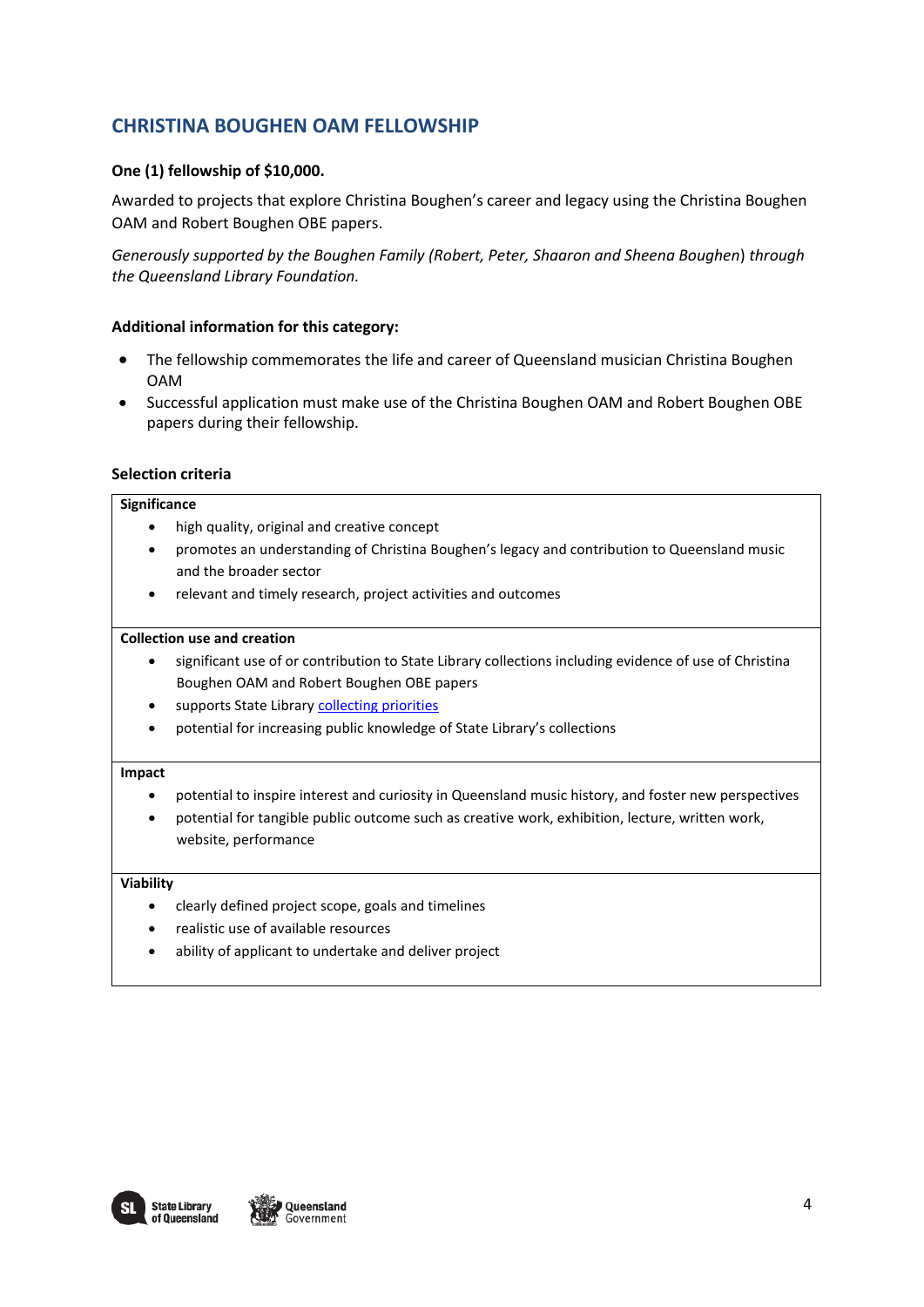## **JOHN OXLEY LIBRARY FELLOWSHIP**

## **One (1) fellowship of \$20,000.**

Awarded annually to support projects that uncover Queensland's rich and diverse history using the resources of the [John Oxley Library](https://www.slq.qld.gov.au/plan-my-visit/spaces-visit/john-oxley-library) and State Library of Queensland.

### **Additional information for this category**

- Applicants may opt to also be considered for the John Oxley Library Honorary Fellowship during the application process in SmartyGrants. Fellows receive the same benefits as the John Oxley Library Fellowship, however there is no bursary for the Honorary Fellowship.
- The Honorary Fellowship may be offered to the first shortlisted applicant after the winner of this Fellowship.

### **Selection criteria**

#### **Significance**

- high-quality, original and creative concept
- creation of new knowledge about Queensland history
- relevant and timely research, project activities and outcomes

### **Collection use and creation**

- significant use of or contribution to State Library collections
- supports State Library [collecting priorities](https://www.slq.qld.gov.au/sites/default/files/0019-408511-content-guidelines-memory-collections_0.pdf)
- potential for increasing public knowledge of State Library's collections

#### **Impact**

- potential to inspire interest and curiosity in Queensland history, and foster new perspectives
- potential for tangible public outcome such as creative work, exhibition, lecture, written work, website, performance

- clearly defined project scope, goals and timelines
- realistic use of available resources
- ability of applicant to undertake and deliver project

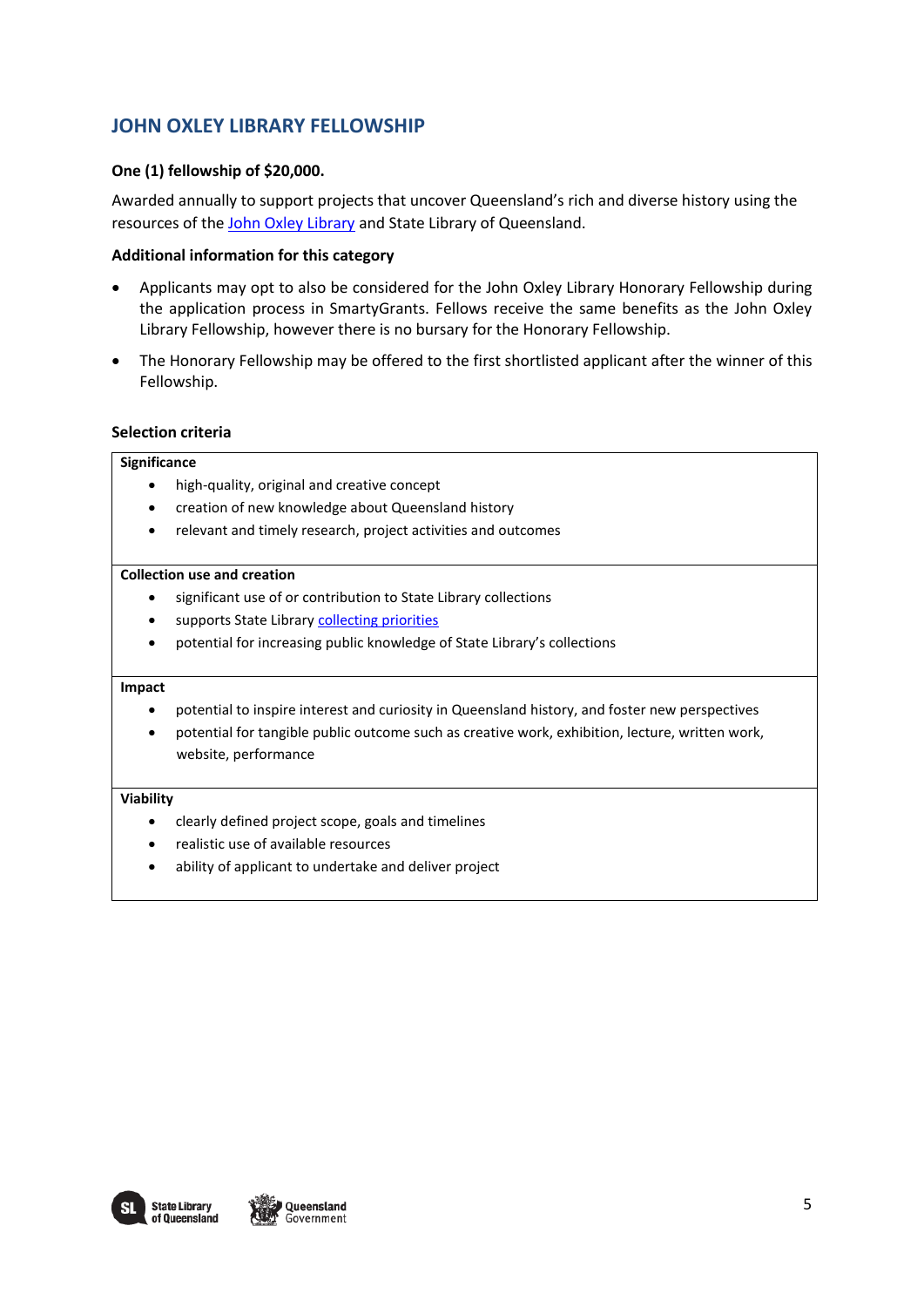## **LETTY KATTS FELLOWSHIP**

### **One (1) fellowship of \$5,000.**

Awarded biennially to support projects that uncover Queensland's music history using the resources of the [John Oxley Library](https://www.slq.qld.gov.au/plan-my-visit/spaces-visit/john-oxley-library) and State Library of Queensland. It gives creatives and researchers of all disciplines the opportunity to study, experiment and explore new thinking, leading to the creation of new knowledge or work inspired by Queensland's music history.

*Generously supported by Dr Stanton Mellick OAM ED and Professor Jill Mellick through the Queensland Library Foundation.*

### **Additional information for this category**

- The Letty Katts Fellowship is for 6 months from January to June.
- The Fellowship commemorates Queensland songwriter and musician Violet Mellick (stage name Letty Katts).

### **Selection criteria**

#### **Significance**

- high-quality, original and creative concept
- creation of new knowledge about Queensland music history
- relevant and timely research, project activities and outcomes

#### **Collection use and creation**

- significant use of or contribution to State Library collections
- supports State Library [collecting priorities](https://www.slq.qld.gov.au/sites/default/files/0019-408511-content-guidelines-memory-collections_0.pdf)
- potential for increasing public knowledge of State Library's collections

#### **Impact**

- potential to inspire interest and curiosity in Queensland music history, and foster new perspectives
- potential for tangible public outcome such as creative work, exhibition, lecture, written work, website, performance

- clearly defined project scope, goals and timelines
- realistic use of available resources
- ability of applicant to undertake and deliver project



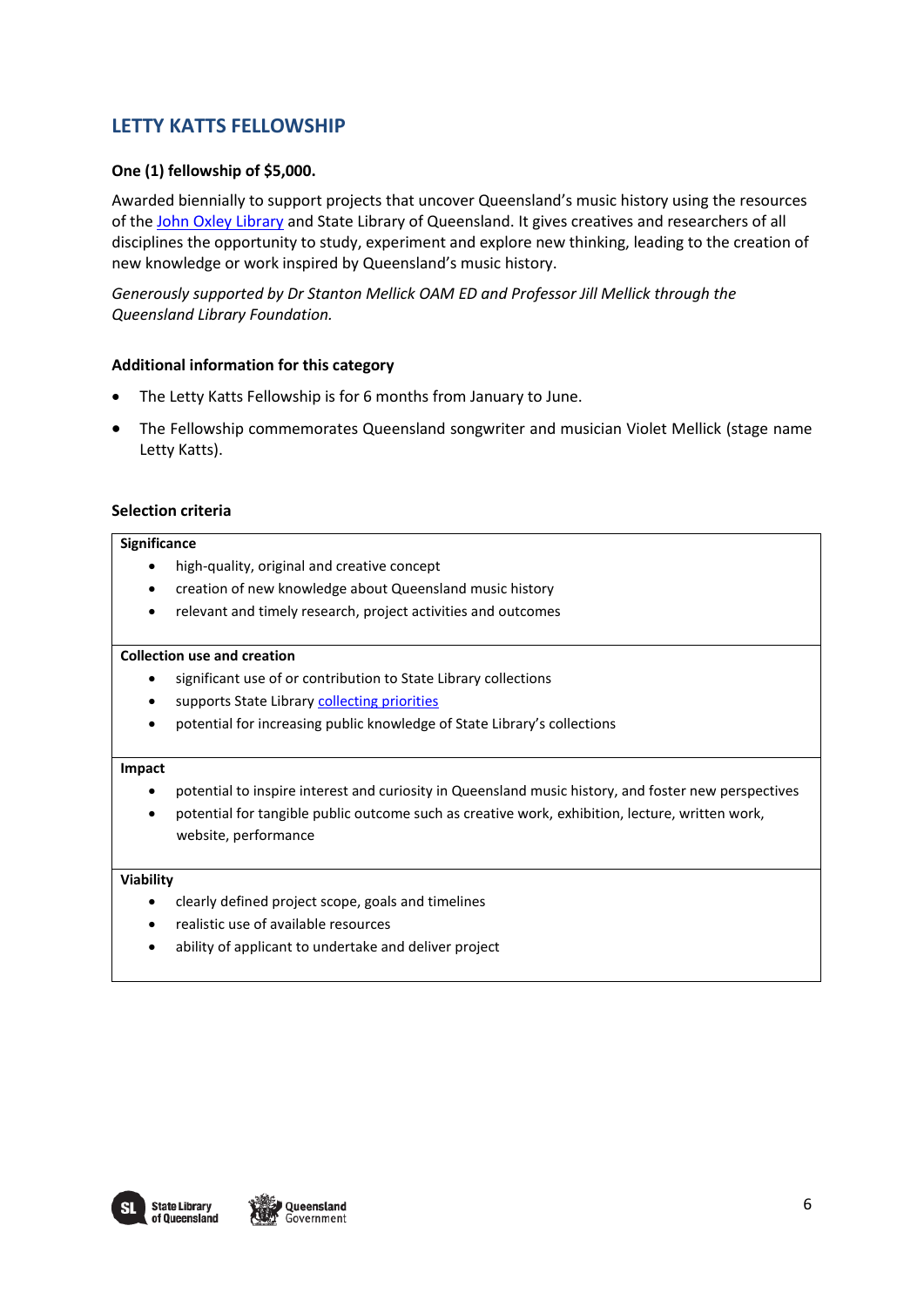## **MITTELHEUSER SCHOLAR IN RESIDENCE**

## **One (1) fellowship of \$15,000.**

Awarded annually to a leading thinker for the development of ideas, tools, strategies or services that benefit both Queensland's GLAM (galleries, libraries, archives and museums) sector and State Library of Queensland.

*Supported by Dr Cathryn Mittelheuser AM through the Queensland Library Foundation.* 

### **Selection criteria**

#### **Significance**

- high-quality, original and creative concept
- demonstrated, relevant experience in working with cultural heritage and/or the GLAM sector
- creation of new knowledge or resources that are directly relevant to the needs of the Queensland GLAM sector
- relevant and timely research, project activities and outcomes

#### **Impact**

- contributes to the development of key capabilities within the Queensland GLAM sector and State Library of Queensland staff
- potential for tangible public outcome such as lecture, resource, or other professional development activity for GLAM sector and State Library staff

- clearly defined project scope, goals and timelines
- realistic and sustainable use of available resources
- ability of applicant to undertake and deliver project

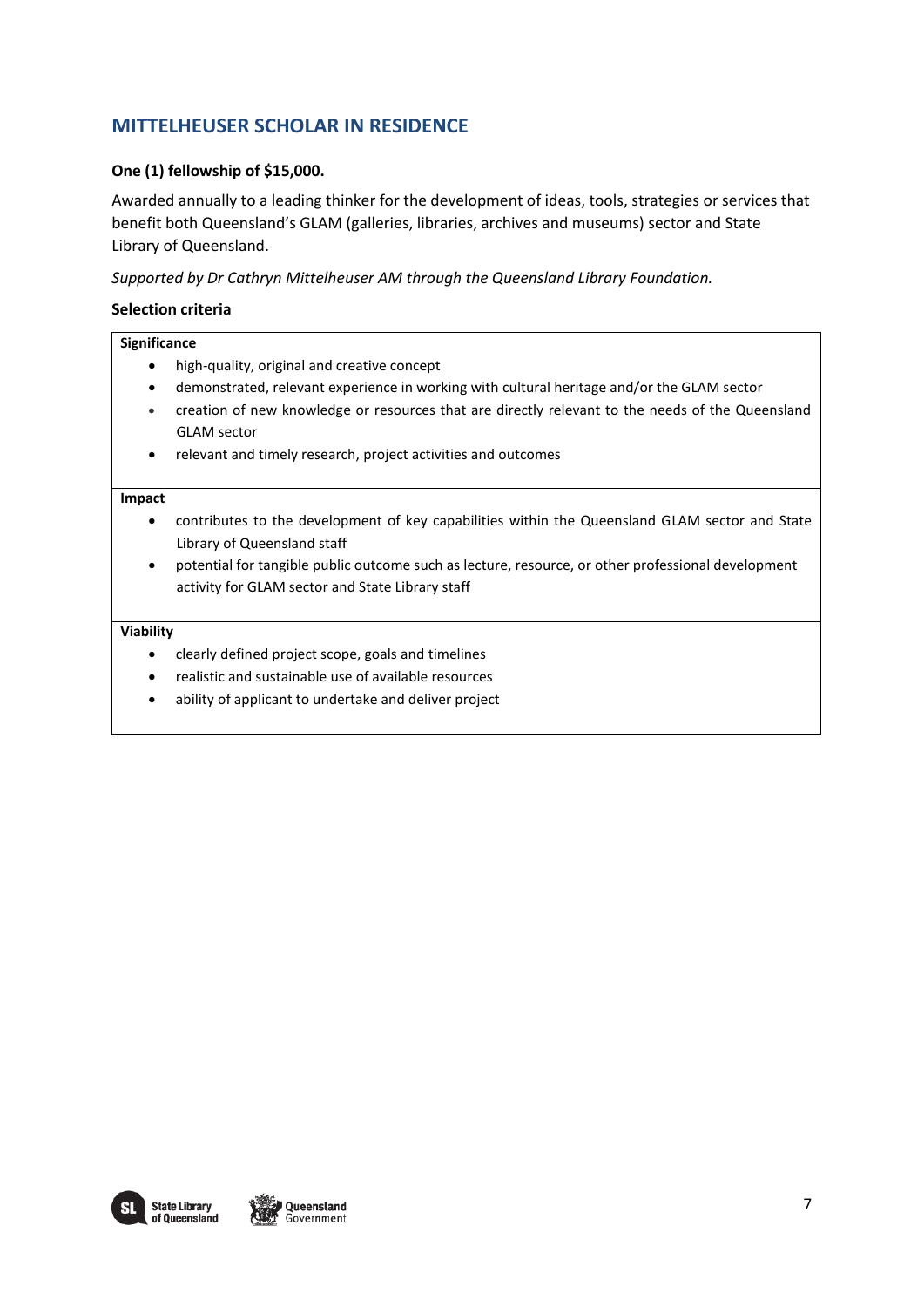# **MONICA CLARE RESEARCH FELLOWSHIP**

## **One (1) fellowship of \$15,000.**

Awarded annually to people who identify as Aboriginal and/or Torres Strait Islander to research, explore and create new knowledge about Queensland's Aboriginal and Torres Strait Islander histories and cultures using the [John Oxley Library](https://www.slq.qld.gov.au/plan-my-visit/spaces-visit/john-oxley-library) and State Library collections and resources.

*Supported by The Siganto Foundation through the Queensland Library Foundation.* 

## **Additional information about this category**

- State Library's [Aboriginal and Torres Strait Islander Collections Commitments](https://www.slq.qld.gov.au/sites/default/files/SLQ_CollectionsCommitment_Single%20Page_WEB.pdf) details our commitment and approach to providing greater access and use of Aboriginal and Torres Strait Islander collections.
- State Library's collections have predominantly featured material created about Aboriginal and Torres Strait Islander people, but not from the perspective of Aboriginal and Torres Strait Islander people. State Library must address this imbalance to ensure our collections reflect a diversity of experiences and perspectives from Aboriginal and Torres Strait Islander people. Projects for this fellowship may respond more to 'collection creation' – through new work or acquisitions – over 'collection use' in the relevant selection criteria.
- Entries must include a copy of a Confirmation of Aboriginal or Torres Strait Islander Descent/Letter of Confirmation with a common seal from an Aboriginal or Torres Strait Islander incorporated community organisation OR a Confirmation of Aboriginal or Torres Strait Islander Descent statutory declaration form.

### **Selection criteria**

| <b>Significance</b> |                                                                                                           |  |
|---------------------|-----------------------------------------------------------------------------------------------------------|--|
|                     | high-quality, original and creative concept                                                               |  |
| ٠                   | creation of new knowledge about Aboriginal and/or Torres Strait Islander history and culture in           |  |
|                     | Queensland                                                                                                |  |
| $\bullet$           | relevant and timely research, project activities and outcomes                                             |  |
|                     | <b>Collection use and creation</b>                                                                        |  |
| ٠                   | significant use of or contribution to State Library collections – refer to additional information section |  |
|                     | above.                                                                                                    |  |
| ٠                   | supports State Library collecting priorities                                                              |  |
|                     | potential for increasing public knowledge of State Library's collections                                  |  |
| Impact              |                                                                                                           |  |
| ٠                   | potential to inspire an interest in Queensland history, and foster new perspectives                       |  |
| ٠                   | potential to connect State Library and First Nations communities                                          |  |
| ٠                   | potential for tangible public outcome such as creative work, exhibition, lecture, written work,           |  |
|                     | website, performance                                                                                      |  |
| Viability           |                                                                                                           |  |
|                     | clearly defined project scope, goals and timelines                                                        |  |
|                     | realistic use of available resources                                                                      |  |

ability of applicant to undertake and deliver project



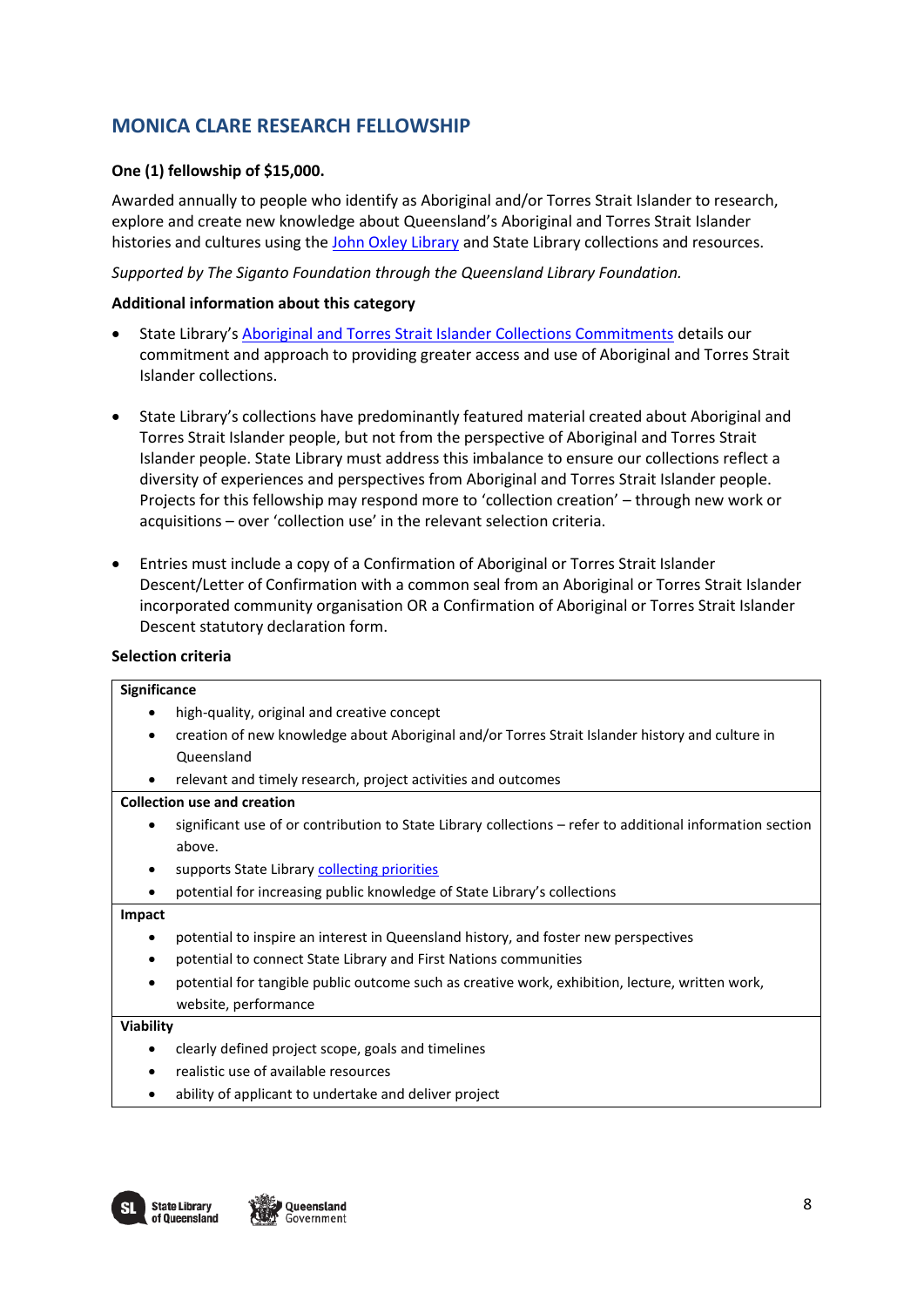## **QUEENSLAND BUSINESS LEADERS HALL OF FAME FELLOWSHIP**

## **One (1) fellowship of \$15,000.**

Awarded annually to support project that uncover and create new knowledge about Queensland's business and economic history using the resources of the [John Oxley Library](https://www.slq.qld.gov.au/plan-my-visit/spaces-visit/john-oxley-library) and State Library of Queensland.

*The Queensland Business Leaders Hall of Fame is an initiative of QUT Business School, State Library of Queensland and the Queensland Library Foundation.*

### **Selection criteria**

#### **Significance**

- high-quality, original and creative concept
- creation of new knowledge about Queensland's business and economic history
- relevant and timely research, project activities and outcomes

#### **Collection use and creation**

- significant use of or contribution to State Library collections
- supports State Library [collecting priorities](https://www.slq.qld.gov.au/sites/default/files/0019-408511-content-guidelines-memory-collections_0.pdf)
- potential for increasing public knowledge of State Library's collections

#### **Impact**

- potential to Inspire an interest and curiosity in Queensland business and economic history, and foster new perspectives
- potential for tangible public outcome such as creative work, exhibition, lecture, written work, website, performance

- clearly defined project scope, goals and timelines
- realistic use of available resources
- ability of applicant to undertake and deliver project

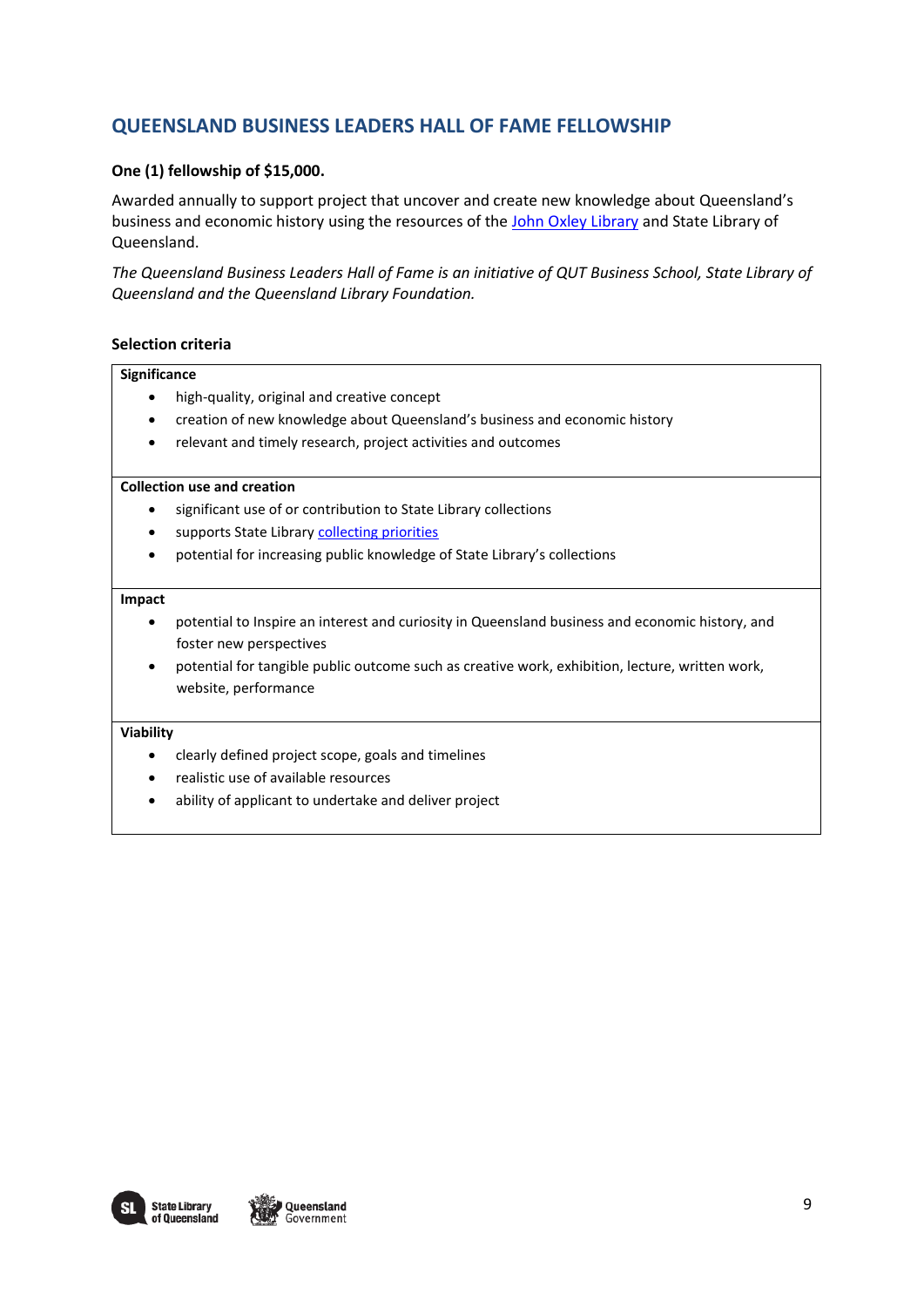## **WHAT DOES A FELLOWSHIP OR RESIDENCY OFFER?**

- A supportive environment for research, inquiry and creation
- A shared back of house workspace in the Neil Roberts Research Lounge on level 4 of State Library of Queensland
- An orientation and introduction to State Library.
- An honorarium paid in scheduled instalments (excluding the John Oxley Library Honorary Fellowship). The honorarium can be expended at the fellow's discretion to assist with research, travel and living expenses, for example.
- Free Wi-Fi, printing and photocopying
- Access to staff expertise including connecting fellows with collections.
- Support from the Research Coordinator to assist with day-to-day needs.
- Access to State Library collections and resources
- Special borrowing privileges

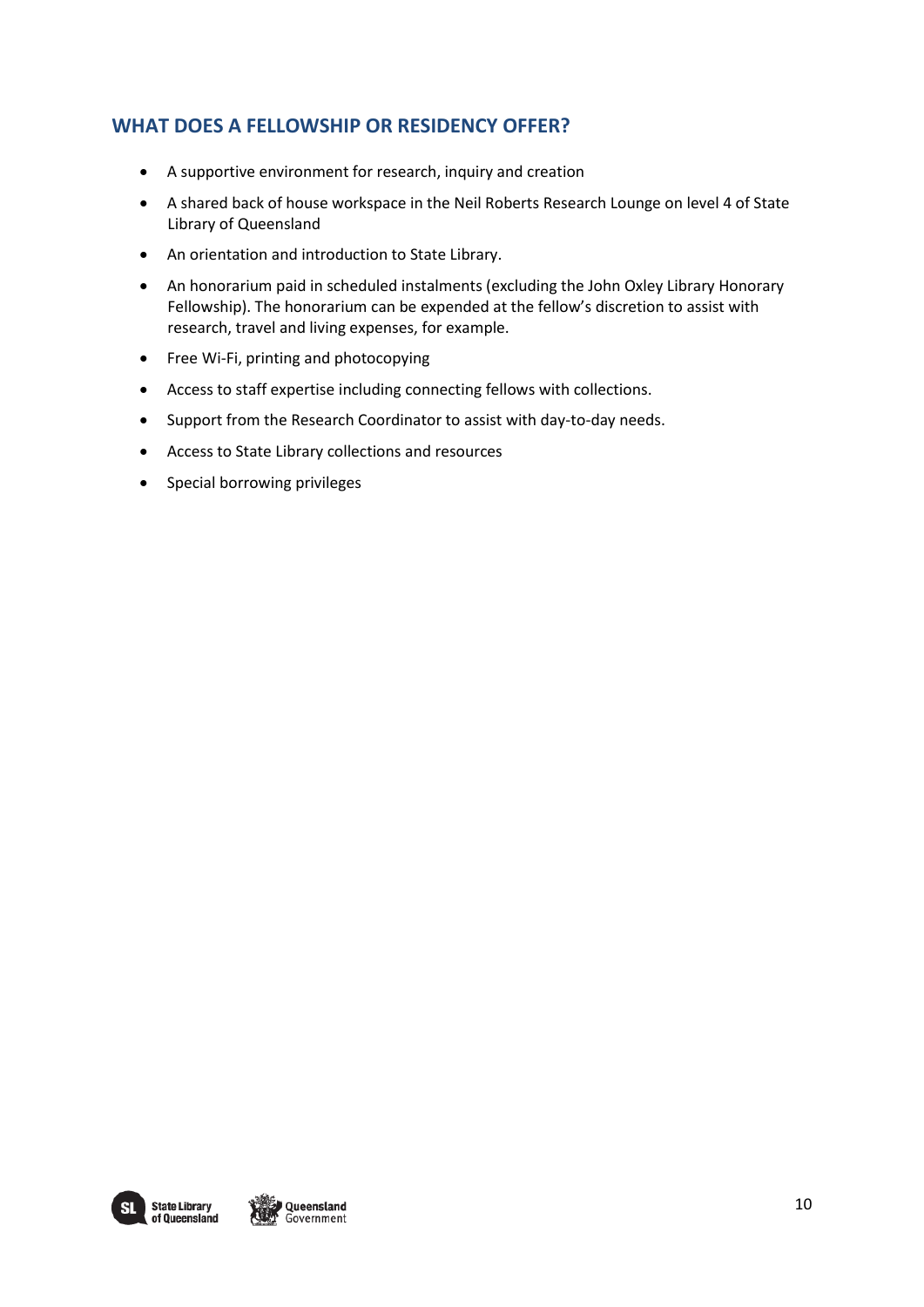## **WHAT ARE FELLOWS OR RESIDENTS EXPECTED TO DO?**

- The fellowship period is 12 months from January to December 2023, with the exception of the Letty Katts Fellowship which is 6 months from January to June 2023.
- Contribute at least three (3) articles to State Library's John Oxley Library Blog related to their research.
- Provide two (2) reports about their progress to date.
- Participate in at least one (1) public program related to their research project such as the Research Reveals events.
- Compile and submit an annotated bibliography of the research undertaken and presented to the State Library for use as a research resource at the conclusion of the fellowship.
- Submit a short report and testimonial at the conclusion of the fellowship outlining the benefit of the experience.
- Deposit a copy of any work produced with the John Oxley Library.
- Be available for publicity purposes relating to their fellowship or residency, including media interviews and social media engagement.
- Participate in creating a digital story or filmed presentation about the fellowship or residency.
- Ensure outcomes of the research undertaken as part of the fellowship or residency acknowledge the State Library of Queensland.
- Fellows are provided with physical space, Wi-Fi and printing access to conduct their research. Fellows will need to bring in their own laptop or digital device to complete their projects.
- Fellows are required to sign an agreement with State Library, detailing payment schedule and other requirements listed above.



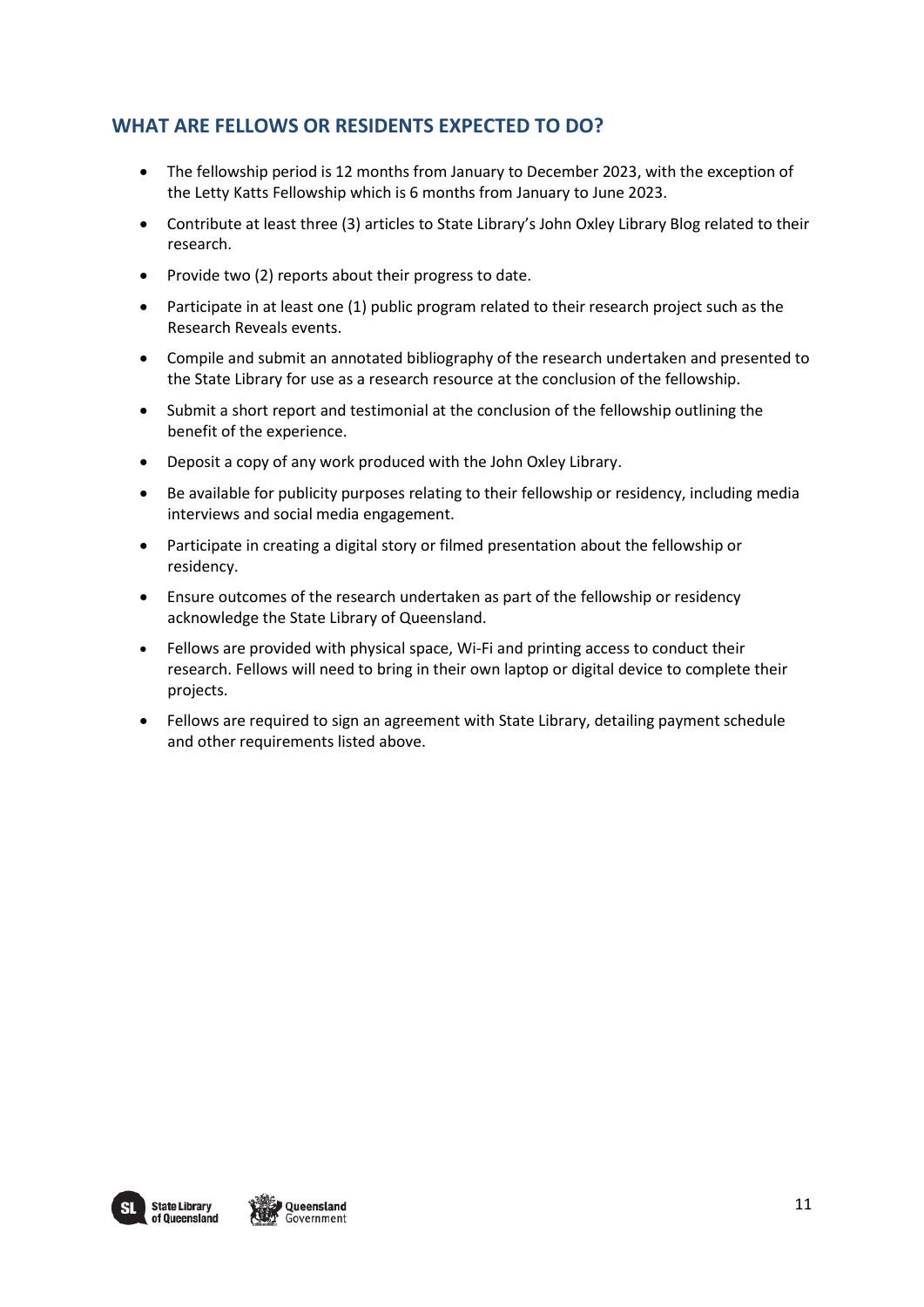## **ELIGIBILITY**

### **WHO CAN APPLY**

- Australian residents including interstate residents. It is expected that a portion of your fellowship or residency will occur onsite at State Library.
- Applications are accepted from any discipline or professional background for projects that involve research using State Library collection. This includes but is not limited to, researchers, artists, creatives, filmmakers, digital media practitioners, musicians and composers, curators and arts professionals, writers, independent scholars and other creators.
- Applications from individuals or co-applicants only are accepted.
- Projects that have started or are partly funded through another body are eligible. If your project has received other funding, please indicate this in your application. If you are currently in receipt of a funded fellowship or residency from another institution, please also indicate this in your application.
- Relevant archives or collections in other cultural institutions and companies can also be used.
- If you are a Queensland State Government employee, please provide evidence of the support of your manager (email/letter) with your application.

## **WHO CAN'T APPLY**

- Applications from University or Australian Research Council (ARC) research teams will not be accepted.
- People who reside outside of Australia.
- Projects that are a component of post graduate studies are not eligible.
- Current State Library of Queensland employees and board members are ineligible to apply.



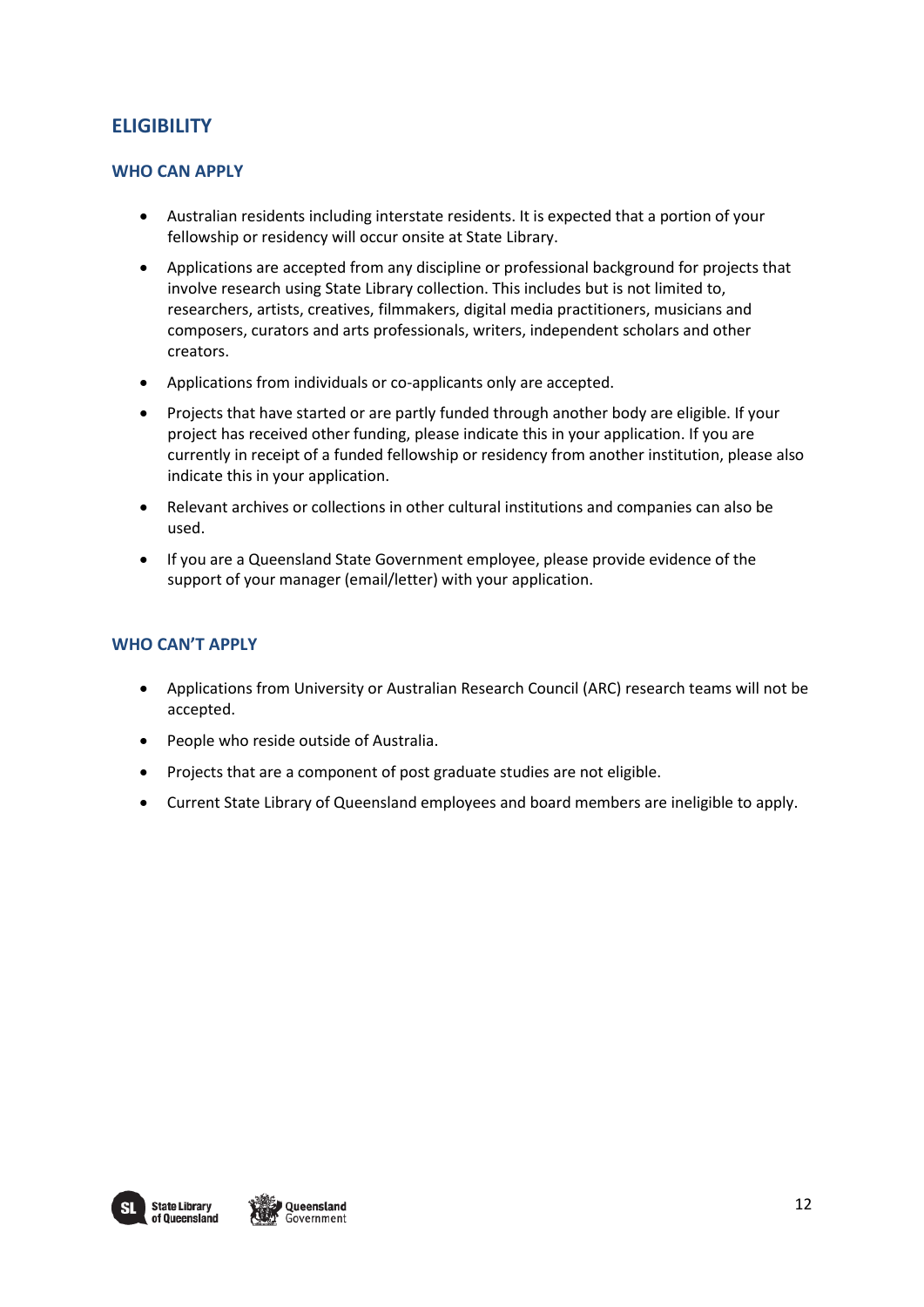## **HOW TO APPLY**

- Complete an online application form via SmartyGrants. Hard copy applications will not be considered.
- Applications open 1 June and close 15 July. A link to SmartyGrants application form will be available via [www.slq.qld.gov.au/qma](http://www.slq.qld.gov/qma) once applications open.
- Applications must be received **before 5pm AEST on 15 July**. Late applications or supporting material will not be accepted. You should allow for any time difference, and internet connection or submission issues.
- It is recommended that you preview the application form before the closing date. Mandatory fields, word count limits and file size limits apply. All mandatory fields must be completed to submit.
- Once you start your form, you can save and edit it as many times as you like before submitting it. No changes can be made after submitting it.
- You may nominate for more than one category under a single project using the same application form. For different projects, you must submit multiple applications.
- Your application should address the selection criteria and will need to include:
	- o short biographical statement and CV (max 3 A4 pages)
	- o short description of your project and its relevance
	- o short description of how you will use or contribute to John Oxley Library or State Library collections (except for Mittelheuser Scholar in Residence) - *see tips below*
	- o brief overview of project goals, scope and timelines
	- o anticipated outcomes
	- o three (3) referees
	- $\circ$  if applicable, details of other funding sources for the project and why fellowship funding is required, and/or details around what stage the project is in if it is not a new project
- You have the option of attaching any supporting material, such as a letter of support.
- You will receive an email confirming receipt of your application. **Important:** if you do not receive this email, please check you junk folder and then contact State Library immediately a[t fellowships@slq.qld.gov.au](mailto:fellowships@slq.qld.gov.au) or (07) 3840 7879.

### **TIPS TO FIND JOHN OXLEY LIBRARY OR STATE LIBRARY COLLECTIONS**

- Search th[e Library catalogue](http://onesearch.slq.qld.gov.au/primo-explore/search?vid=SLQ) (OneSearch)
- Search the **State Library website**
- Chat with a Librarian or log a request vi[a Ask Us](https://www.slq.qld.gov.au/plan-my-visit/services/ask-us)
- Contact [fellowships@slq.qld.gov.au](mailto:fellowships@slq.qld.gov.au)
- Attend the [Fellowship Information Night](https://www.slq.qld.gov.au/whats-on/fellowship-information-night-1) on 8 June 2022 (onsite and online)

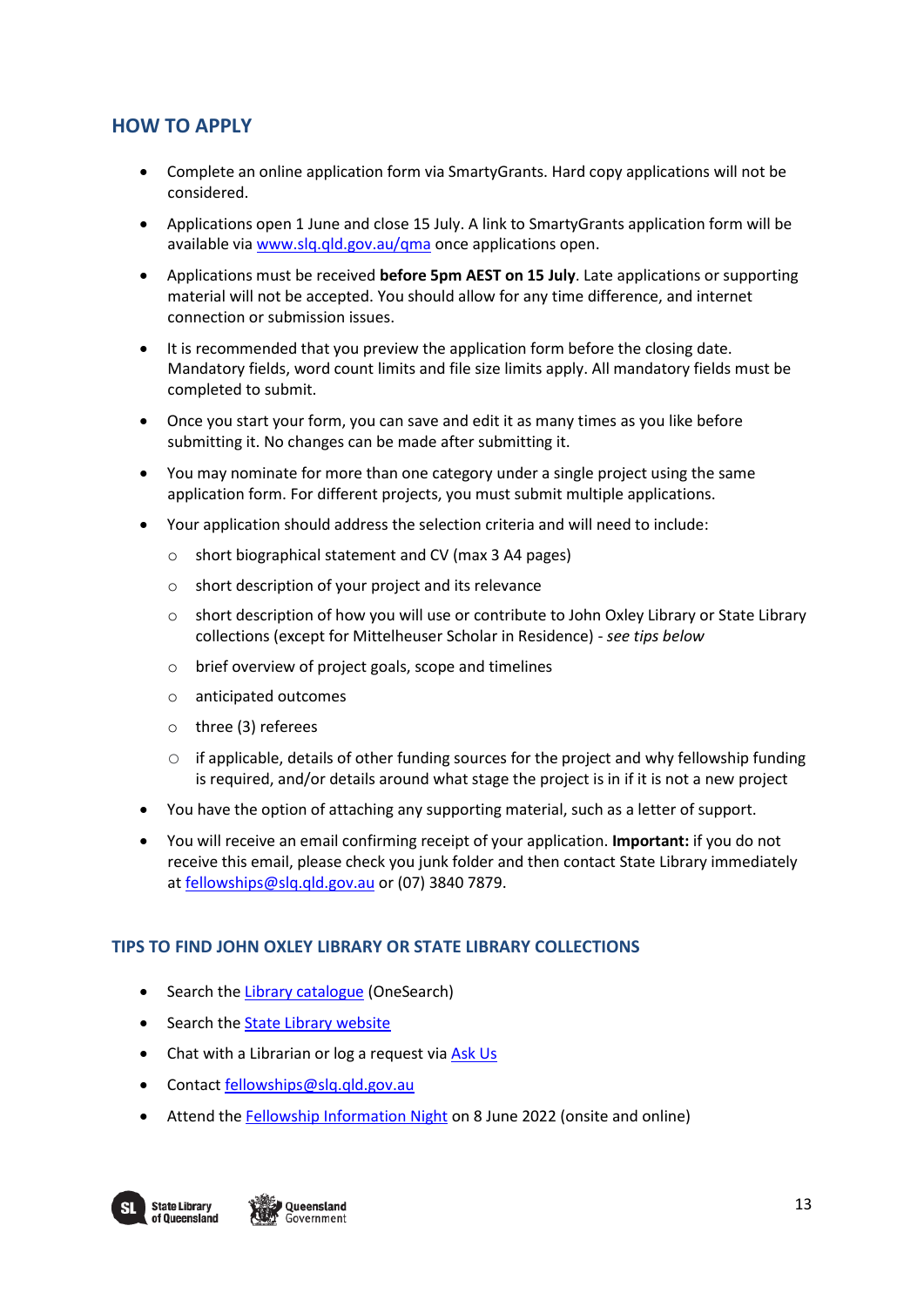## **HOW ARE APPLICATIONS ASSESSED?**

- Each application is checked for completeness and eligibility by State Library of Queensland.
- Eligible applications are then forwarded to an independent judging panel made up of professionals with expertise in the related field.
- Judges read and assess the applications against the selection criteria.
- Judges decide on a shortlist and one successful applicant for each category.
- The panel may require an in-person interview with shortlisted applicants for more information.
- Judges award the applicant with the highest merit against the selection criteria as the successful applicant. Panels must decide on one successful application only per category.
- The judges may, at their discretion, consult with other experts to assist in evaluating the merits of each application, including contacting the applicant's referees.
- The judges may, at their discretion, move an application to an additional or different category if they feel the application is more relevant or also relevant to that category.
- The outcomes of the judging process are final, and no discussion or correspondence will be entered into regarding decisions or the judging process.
- Judges may not award a category if there are not applications of suitable merit.
- The names of the judges will be published at the conclusion of the judging process.
- Judges must disclose any actual, potential, or perceived conflicts of interest as soon as they become aware of them. State Library of Queensland records all conflicts of interest, perceived, potential and actual. The conflict of interest is managed by the State Library.